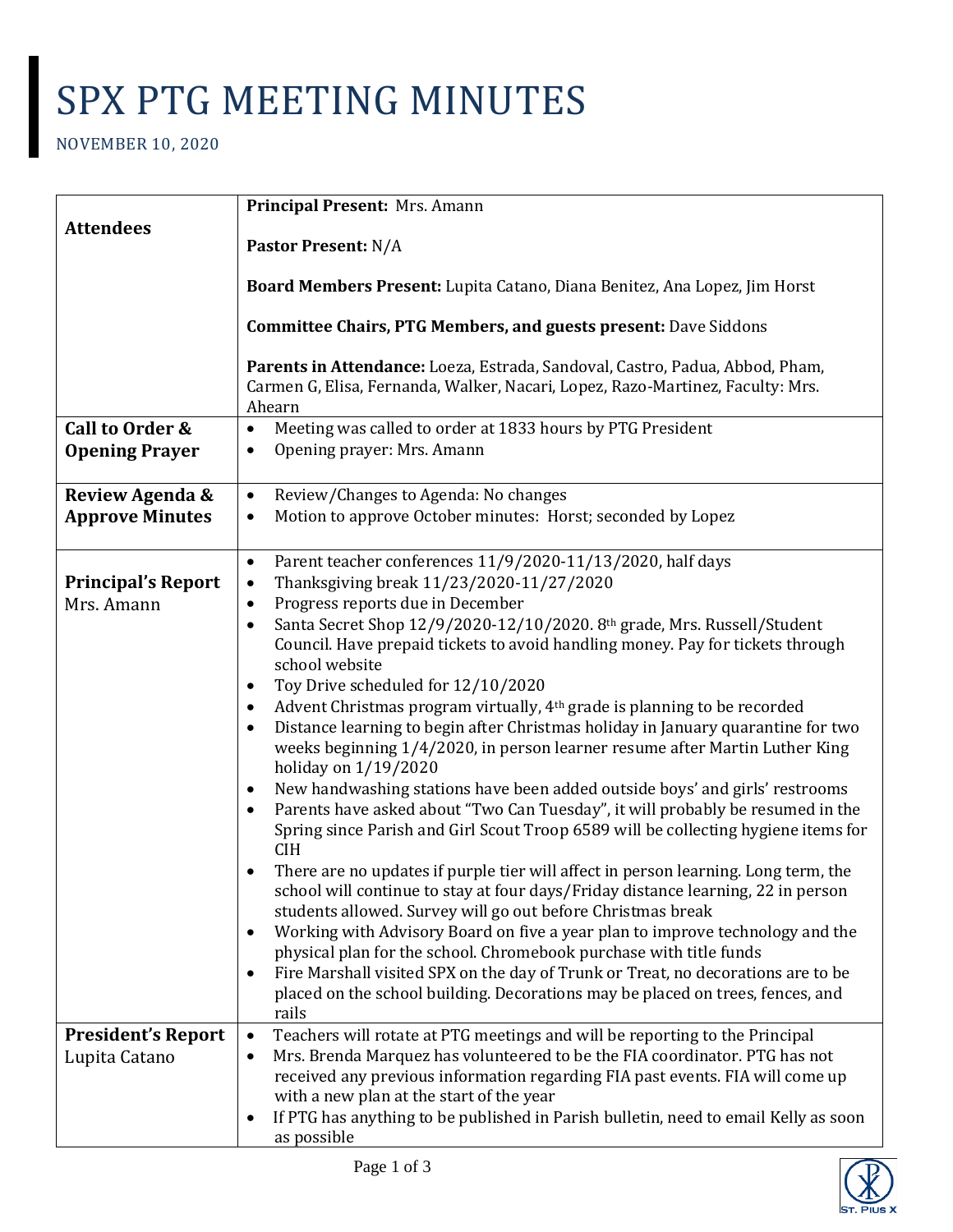## SPX PTG MEETING MINUTES

NOVEMBER 10, 2020

|                           | PTG will continue to organize and list plastic bins in the PTG container<br>$\bullet$                         |
|---------------------------|---------------------------------------------------------------------------------------------------------------|
|                           | PTG/FIA will be encouraged to do more events that will benefit the community<br>$\bullet$                     |
|                           | (coat drives, sock drives, diaper drives, etc)                                                                |
|                           | Planning on decorating for Christmas. Decorations only to be placed on fences,<br>$\bullet$                   |
|                           | rails, trees, and dirt area. Decorations should not be touching the school building,                          |
|                           | date TBD                                                                                                      |
|                           | Meetings may have to change to Wednesdays due to scheduling conflict for Fr. Jay<br>$\bullet$                 |
|                           | and Mrs. Amann                                                                                                |
| <b>Vice President's</b>   | Reindeer run has been cancelled. Looking at various options for future runs<br>$\bullet$                      |
| <b>Report</b>             | In charge of toy drive<br>$\bullet$                                                                           |
| Diana Benitez             |                                                                                                               |
| <b>Treasurer's Report</b> | Presented excel spreadsheet, \$7,400.00 in wreath sales<br>$\bullet$                                          |
| Jim Horst                 | \$500.00 donation, spent \$275.00 for inflatables<br>٠                                                        |
|                           | 10 new students, \$35.00 PTG fee, total \$350.00<br>$\bullet$                                                 |
|                           | \$1000.00 in total sales for Kona Ice, school receives 165.00<br>$\bullet$                                    |
|                           | Total PTG funds \$16,620.00<br>$\bullet$                                                                      |
|                           | Treasurer will meet with Mrs. Lopez for monthly updates<br>$\bullet$                                          |
| <b>Secretary Report</b>   | <b>NTR</b><br>$\bullet$                                                                                       |
| Ana Lopez                 |                                                                                                               |
| <b>Room Parent</b>        | PTG by-laws and duties have been sent out again, ensure room parents<br>$\bullet$                             |
| Coordinator               | acknowledge responsibilities as soon as possible                                                              |
|                           | Room parents need to submit any money or gift cards to Mrs. Lopez. Room<br>$\bullet$                          |
| <b>Report</b>             | parents need to acquire classroom project from previous room parents. Ensure                                  |
| Cate Halliday-            | you Cc room parent coordinator on any emails to parents                                                       |
| Roberts                   | Trunk or Treat winners, 2 <sup>nd</sup> and 4 <sup>th</sup> grades, room parent coordinator will<br>$\bullet$ |
|                           | coordinate with teachers for prize                                                                            |
| Fundraising/              | Christmas Wreaths fundraiser, wreaths are scheduled to arrive 12/1/2020/-<br>$\bullet$                        |
| <b>Marketing</b>          | 12/4/2020. Need volunteers to arrange distribution. Will reach out to volunteers                              |
| Coordinator               | through FlockNote to sign up                                                                                  |
| <b>Report</b>             | Parents are still able to order wreaths through website www.giftitforward.com<br>$\bullet$                    |
| Dave Siddons              | and school will still receive credit                                                                          |
|                           | Students for selling the most wreaths have been identified<br>٠                                               |
|                           | Fundraising tomorrow 11/11/2020, El Pollo Grill, both Otay Ranch and Bonita<br>$\bullet$                      |
|                           | locations will donate 30% of all receipts                                                                     |
|                           | Need to supplement loss on Turkey Trot with possible "Mile of Quarters" which<br>$\bullet$                    |
|                           | can fundraise up to \$17,000                                                                                  |
|                           | Push fundraising in every social media platform, parish/school newsletter<br>٠                                |
|                           | "Donate Button" to be added/created on school website, encouraging all to donate<br>$\bullet$                 |
| <b>Faith-In-Action</b>    | <b>NTR</b><br>$\bullet$                                                                                       |
| Coordinator               |                                                                                                               |
| <b>Report</b>             |                                                                                                               |
| <b>Hospitality Report</b> | <b>NTR</b><br>$\bullet$                                                                                       |
| Vacant                    |                                                                                                               |
| Committee                 | Reindeer Run cancelled<br>$\bullet$                                                                           |
| <b>Reports</b>            |                                                                                                               |
|                           |                                                                                                               |